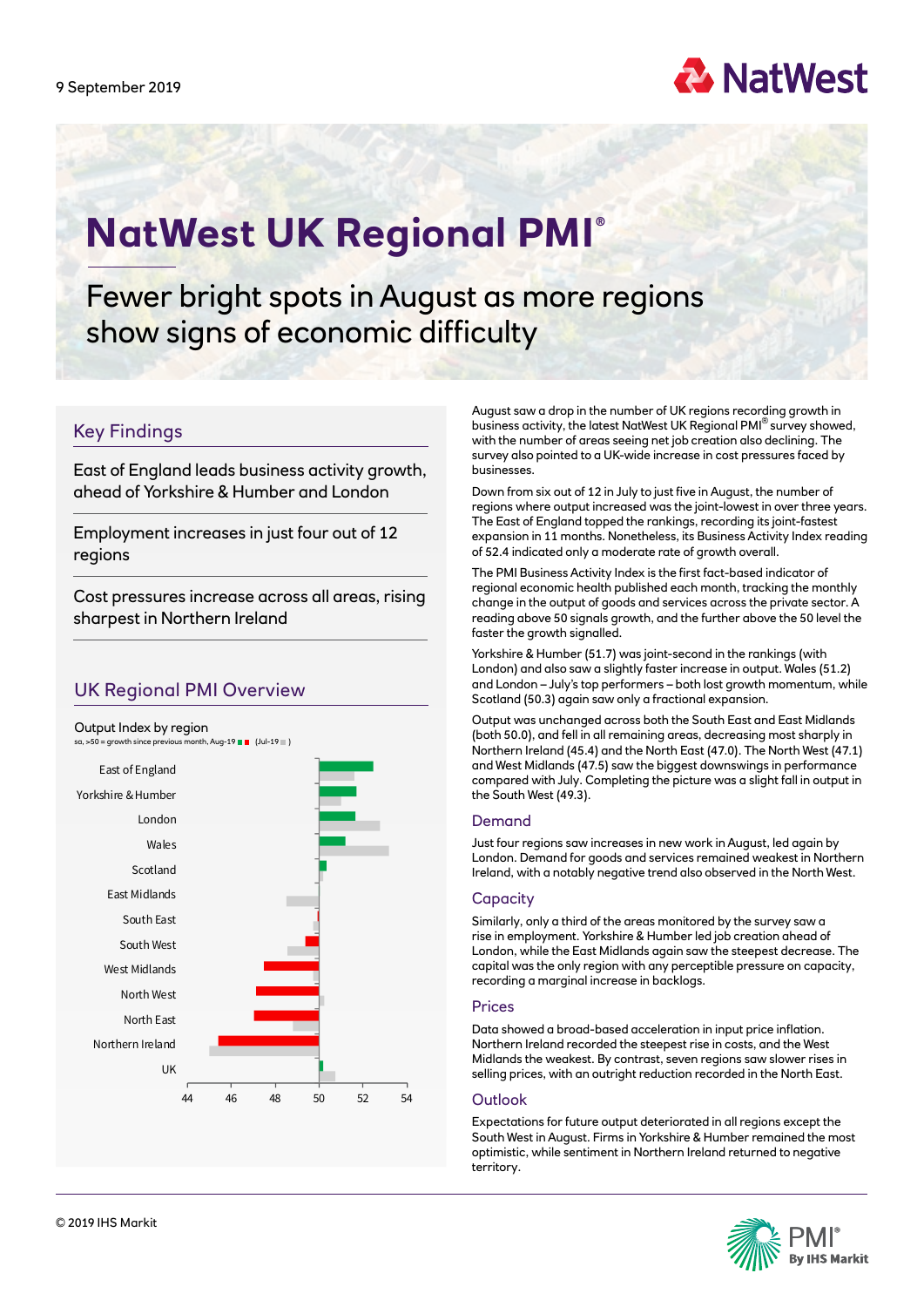

# **Demand and Outlook**

## New Business Index

London led new order growth for the second month running in August. However, here and in the three other regions where order books rose – Yorkshire & Humber, West Midlands and East of England – the rate of increase slowed. There were negligible falls across the East Midlands, Wales and Scotland. Rates of decline accelerated in all remaining areas except Northern Ireland, which was nonetheless the worst performer.





# Future Output Index

Yorkshire & Humber topped the rankings for business confidence in August, despite expectations in the region moderating to a five-month low. Sentiment in fact weakened in all monitored areas bar the South West, and fell the most in the West Midlands and Wales. Notably, the number of Northern Irish firms expecting output to fall over the next 12 months exceeded those predicting a rise, bringing business confidence down to a record low.





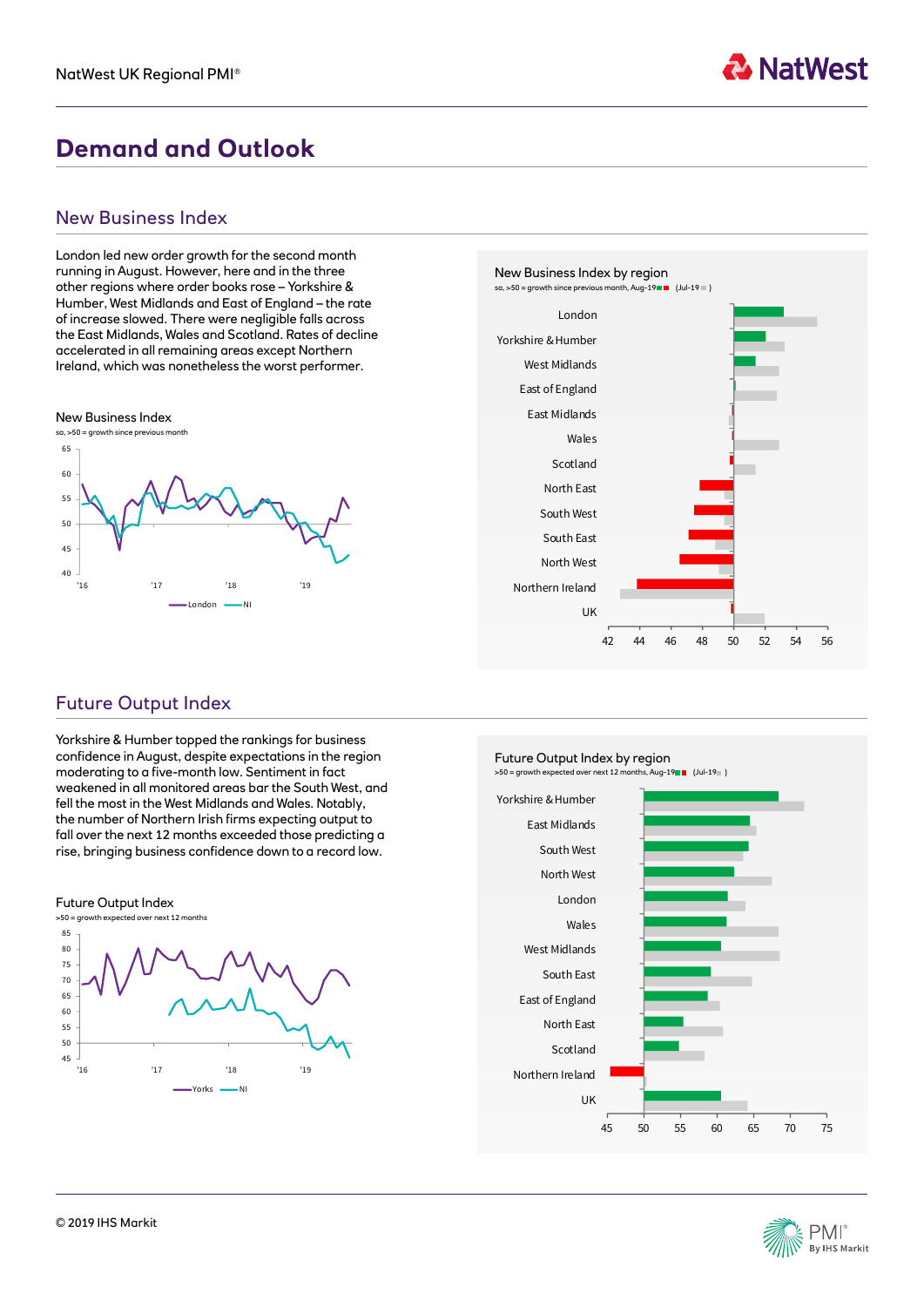

# **Capacity**

# Outstanding Business Index

London was the only region to record a rise in outstanding business in August, as has been the case in three of the past four months. At the other end of the scale, the North East saw the steepest fall in backlogs. Next was the West Midlands, where the rate of decline was the quickest for nearly ten years.





# Employment Index

Employment growth was led by Yorkshire & Humber for the third month in a row in August. London remained second in the rankings, the East of England third and the North West fourth, though job creation slowed in each case. Eight out of the 12 areas saw workforce numbers fall, the highest number since February. The East Midlands recorded the sharpest decrease for the second month running, followed by Wales.





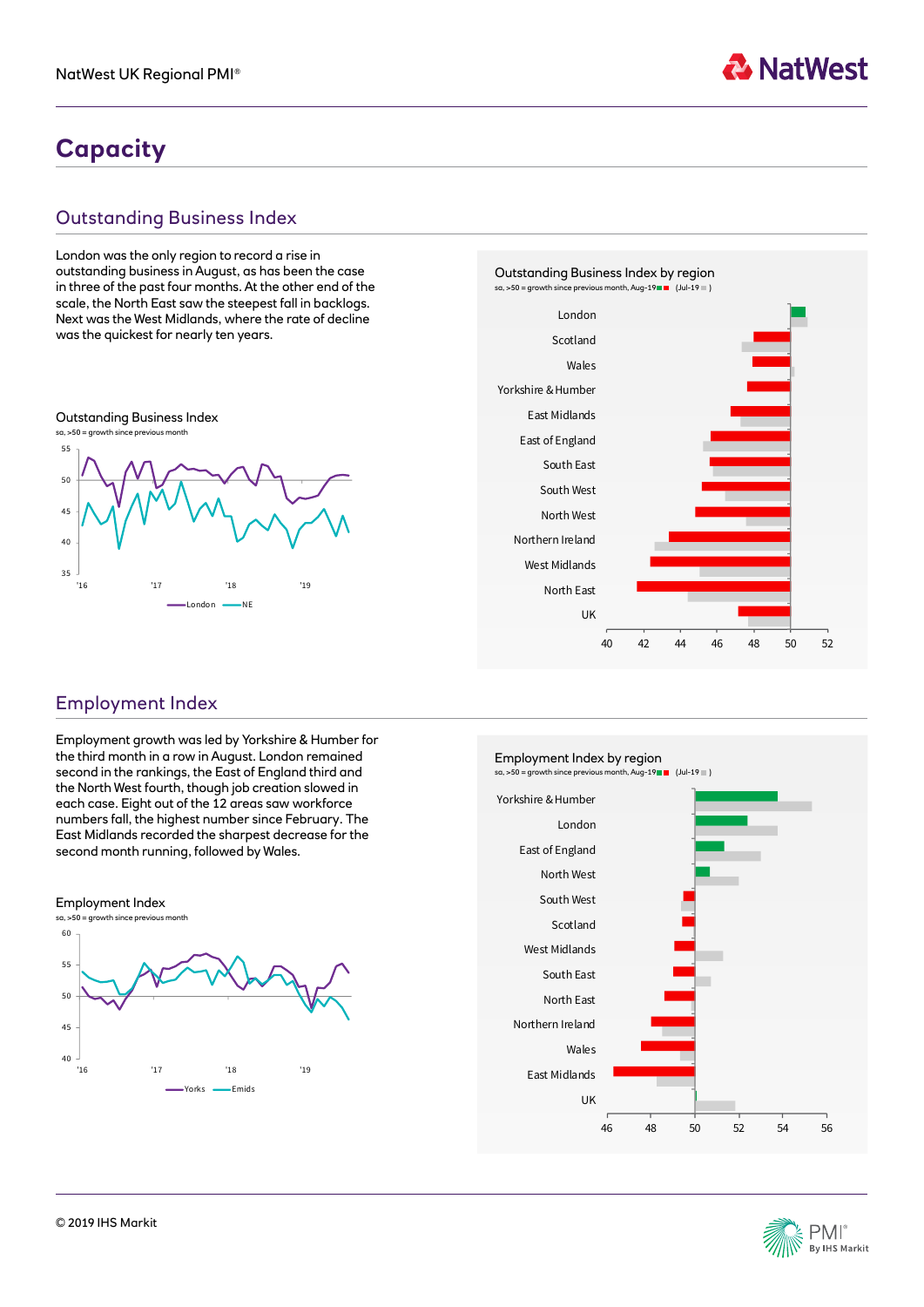# **Prices**

# Input Prices Index

Rates of input price inflation quickened across all 12 monitored areas in August. Northern Ireland saw the steepest overall rise in costs as well as the most marked acceleration in the rate of inflation. The East Midlands was ranked second for overall cost pressures, ahead of London and the South East. Firms in the West Midlands recorded the slowest rise in operating expenses, albeit with the rate of increase at a three-month high.





**A** NatWest

# Prices Charged Index

In contrast to the trends in input costs, August saw prices charged rise at a slower rate in seven out of the 12 monitored areas, with the North East recording an outright decrease – its first for over three years. Firms in the East Midlands remained the most aggressive in their price setting, registering the steepest rise in charges for the fifth time in the past six months. Northern Ireland was ranked second.